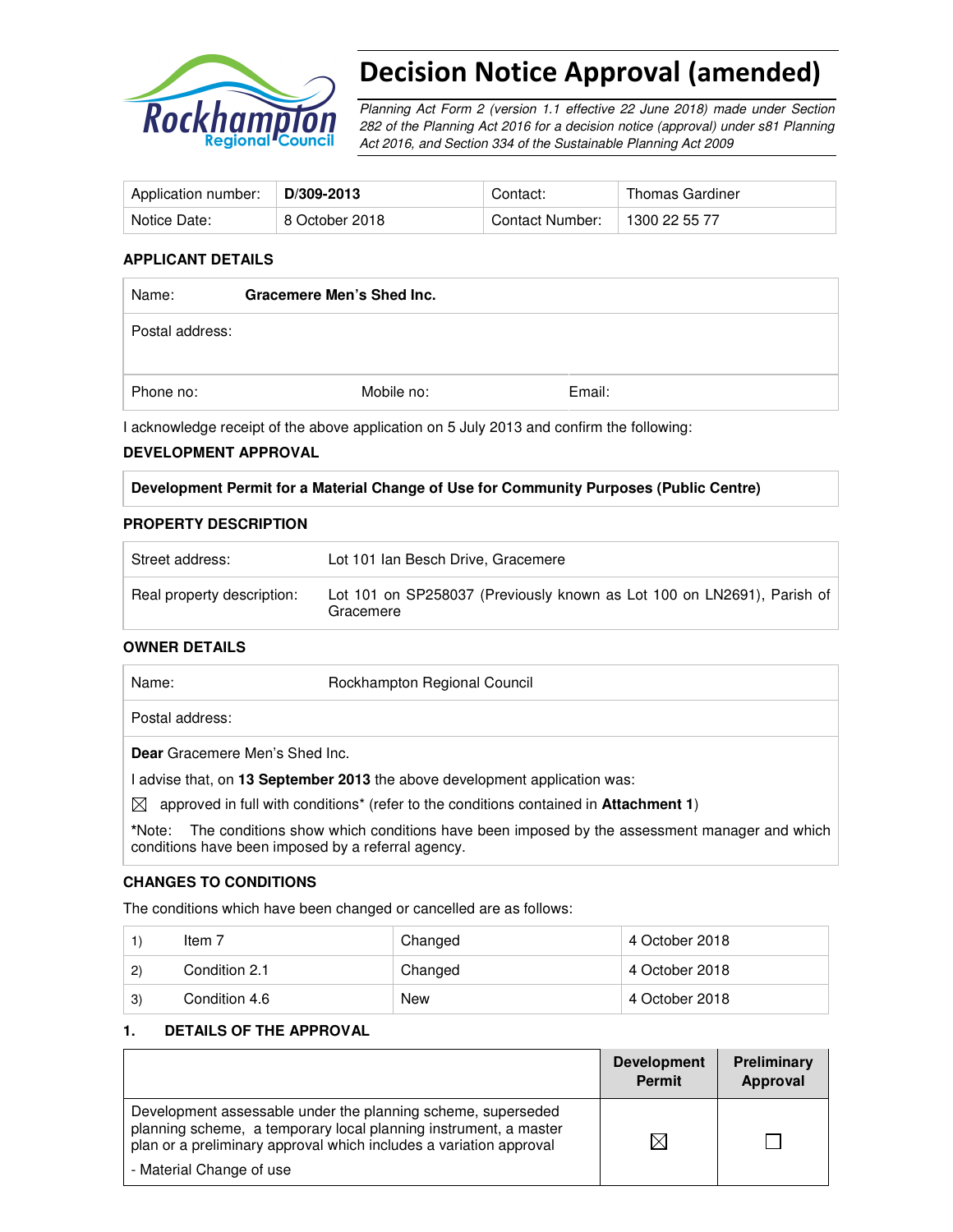# **2. CONDITIONS**

This approval is subject to the conditions in Attachment 1.

#### **3. FURTHER DEVELOPMENT PERMITS REQUIRED**

Please be advised that the following development permits are required to be obtained before the development can be carried out:

| Type of development permit required     | Subject of the required development permit |
|-----------------------------------------|--------------------------------------------|
| <b>Operational Works</b>                | Access and Parking Works                   |
|                                         | Water Works                                |
| <b>Building Works</b>                   |                                            |
| Plumbing and Drainage Works             |                                            |
| 4.<br><b>SUPERSEDED PLANNING SCHEME</b> | NO.                                        |
| 5.<br><b>REFERRAL AGENCIES</b>          | <b>NIL</b>                                 |

#### **6. SUBMISSIONS** NIL

## **7. THE APPROVED PLANS**

#### **The approved development must be completed and maintained generally in accordance with the approved drawings and documents:**

| <b>Plan/Document Name</b>                  | <b>Plan/Document Reference</b> | Dated             |
|--------------------------------------------|--------------------------------|-------------------|
| Amended Site Plan                          |                                | 20 September 2018 |
| <b>Elevation Multiview</b>                 | QSC01-5092 Drawing 2 of 5      | 27 May 2013       |
| General Arrangement (extension elevations) | ROKH02-5480                    | -                 |

#### **8. CURRENCY PERIOD FOR THE APPROVAL (s.85 of the Planning Act)**

The standard relevant periods stated in section 85 of Planning Act 20016 apply to each aspect of development in this approval, if not stated in the conditions of approval attached.

#### **9. STATEMENT OF REASONS**

| Description of the<br>development      | The proposed development is for a Material Change of Use for Community<br>Purposes (Public Centre)                                                                                                                                                                                                                                                                                                                                                                    |  |
|----------------------------------------|-----------------------------------------------------------------------------------------------------------------------------------------------------------------------------------------------------------------------------------------------------------------------------------------------------------------------------------------------------------------------------------------------------------------------------------------------------------------------|--|
| <b>Reasons for Decision</b>            | The proposal is an extension to the existing Gracemere Men's Shed and<br>a)<br>is consistent with the existing development on the subject site.                                                                                                                                                                                                                                                                                                                       |  |
|                                        | The proposal does not compromise the Strategic Framework in the<br>b)<br>Fitzroy Shire Planning Scheme 2005 (superseded) and the current<br>Rockhampton Region Planning Scheme 2015.                                                                                                                                                                                                                                                                                  |  |
|                                        | Assessment of the development against the relevant zone purpose,<br>C)<br>planning scheme codes and planning scheme policies demonstrates that<br>the proposed development will not cause significant adverse impacts on<br>natural environment, built environment<br>the<br>surrounding<br>and<br>infrastructure, community facilities, or local character and amenity;<br>The proposed development does not compromise the relevant State<br>d)<br>Planning Policy. |  |
| <b>Assessment</b><br><b>Benchmarks</b> | The proposed development was assessed against the following assessment<br>benchmarks:<br>Town Zone Code (Fitzroy Shire Planning Scheme 2005).                                                                                                                                                                                                                                                                                                                         |  |
|                                        |                                                                                                                                                                                                                                                                                                                                                                                                                                                                       |  |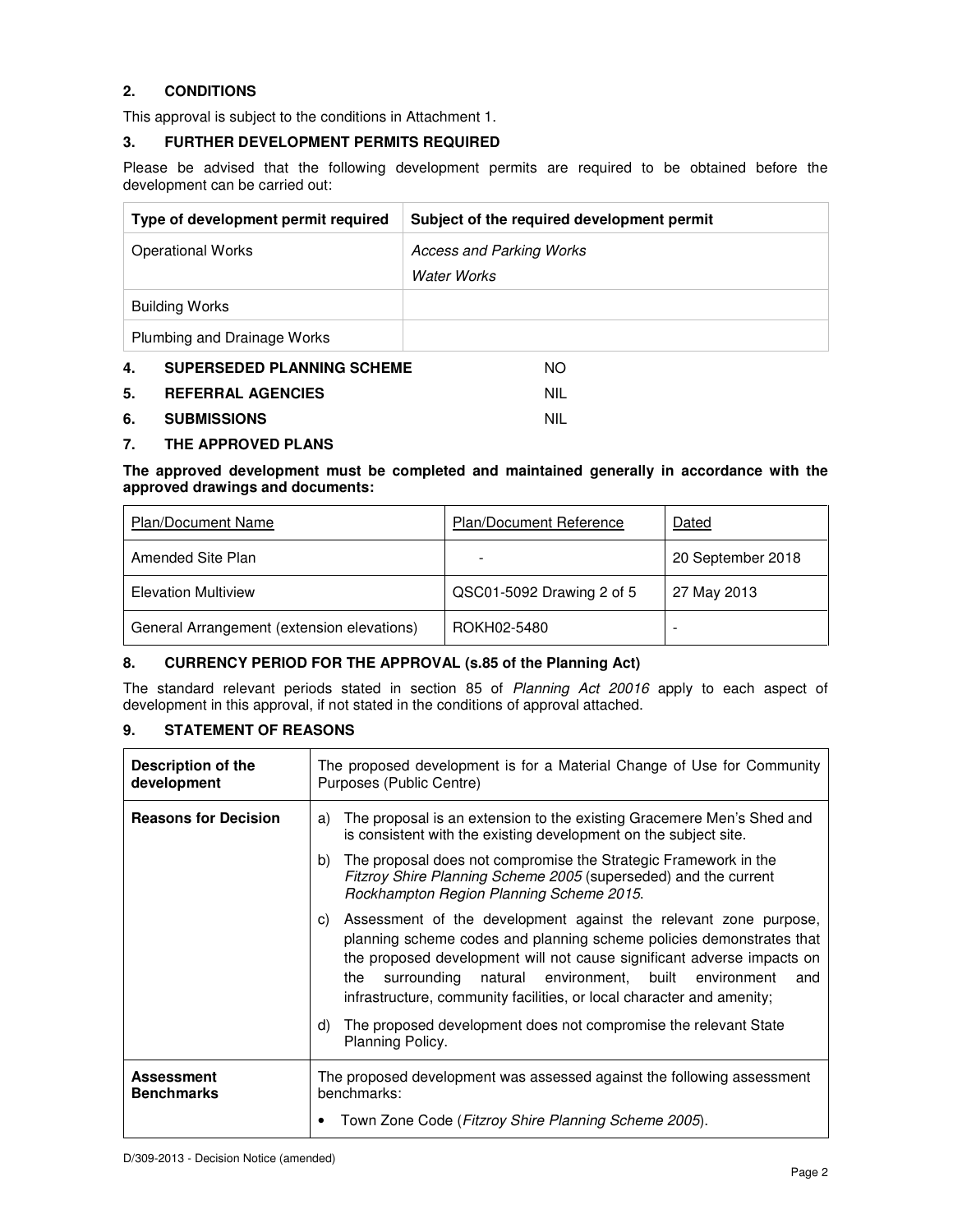|                                            | Natural Disasters Overlays Code (Fitzroy Shire Planning Scheme 2005).<br>Development Standards Code (Fitzroy Shire Planning Scheme 2005).                                                                                     |
|--------------------------------------------|-------------------------------------------------------------------------------------------------------------------------------------------------------------------------------------------------------------------------------|
| <b>Matters prescribed by</b><br>regulation | • The State Planning Policy - Part E;<br>• The Central Queensland Regional Plan;<br>The Rockhampton Region Planning Scheme 2015.<br>$\bullet$<br>The common material, being the material submitted with the application.<br>٠ |

#### **10. RIGHTS OF APPEAL**

The rights of an applicant to appeal to a tribunal or the Planning and Environment Court against a decision about a development application are set out in chapter 6, part 1 of the Planning Act 2016. For particular applications, there may also be a right to make an application for a declaration by a tribunal (see chapter 6, part 2 of the Planning Act 2016).

#### Appeal by an applicant

An applicant for a development application may appeal to the Planning and Environment Court against the following:

- the refusal of all or part of the development application
- a provision of the development approval
- the decision to give a preliminary approval when a development permit was applied for
- a deemed refusal of the development application.

An applicant may also have a right to appeal to the Development tribunal. For more information, see schedule 1 of the Planning Act 2016.

The timeframes for starting an appeal in the Planning and Environment Court are set out in section 229 of the Planning Act 2016.

**Attachment 2** is an extract from the Planning Act 2016 that sets down the applicant's appeal rights and the appeal rights of a submitter.

#### **11. WHEN THE DEVELOPMENT APPROVAL TAKES EFFECT**

This development approval takes effect:

From the time the decision notice is given – if there is no submitter and the applicant does not appeal the decision to the court.

Or

When the submitter's appeal period ends – if there is a submitter and the applicant does not appeal the decision to the court.

Or

Subject to the decision of the court, when the appeal is finally decided  $-$  if an appeal is made to the court.

#### **12. ORIGINAL DECISION ASSESSMENT MANAGER**

| Name: | <b>Brett Bacon</b><br><b>STRATEGIC MANAGER - LAND USE</b> | Date: 13 September 2013 |
|-------|-----------------------------------------------------------|-------------------------|
|       |                                                           |                         |

#### **13. ASSESSMENT MANAGER**

| <b>COORDINATOR</b><br><b>DEVELOPMENT ASSESSMENT</b> |
|-----------------------------------------------------|
|-----------------------------------------------------|

#### **Attachment 1 – Conditions of the approval**

**Part 1 – Conditions imposed by the assessment manager** *[Note: where a condition is imposed about* infrastructure under Chapter 4 of the Planning Act 2016, the relevant provision of the Act under which this condition was imposed must be specified.]

#### **Attachment 2—Extract on appeal rights**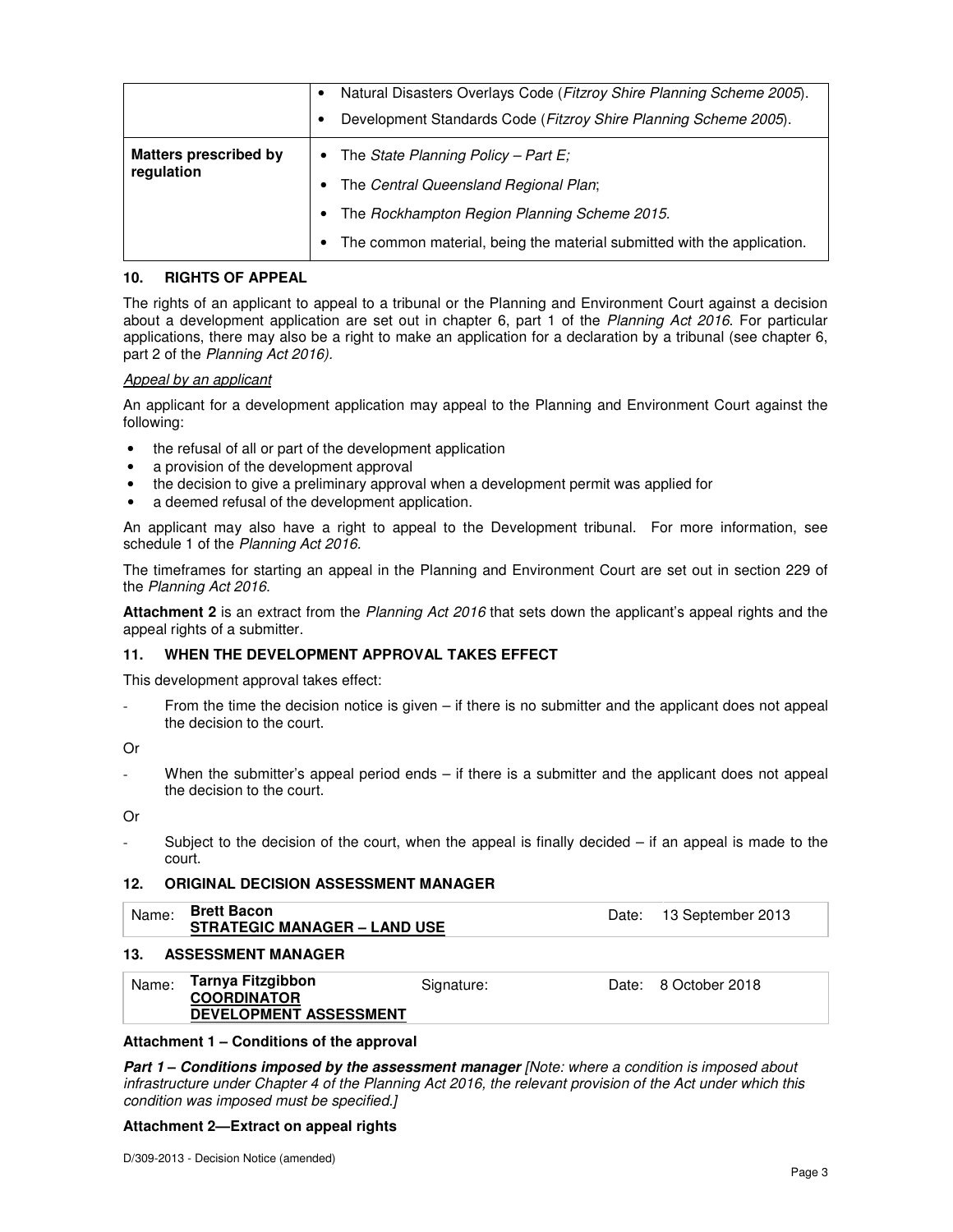

# **Attachment 1 – Part 1**

# **Rockhampton Regional Council Conditions**

PLANNING ACT 2016

# 1.0 ADMINISTRATION

- 1.1 The Developer is responsible for ensuring compliance with this approval and the Conditions of the approval by an employee, agent, contractor or invitee of the Developer.
- 1.2 Where these Conditions refer to "Council" in relation to requiring Council to approve or to be satisfied as to any matter, or conferring on the Council a function, power or discretion, that role of the Council may be fulfilled in whole or in part by a delegate appointed for that purpose by the Council.
- 1.3 All conditions of this approval must be undertaken and completed to the satisfaction of Council, at no cost to Council.
- 1.4 All conditions, works, or requirements of this approval must be undertaken and completed prior to the commencement of the use, unless otherwise stated.
- 1.5 Where applicable, infrastructure requirements of this approval must be contributed to the relevant authorities, at no cost to Council prior, to the commencement of the use, unless otherwise stated.
- 1.6 The following further Development Permits must be obtained prior to the commencement of any works associated with its purposes:
	- 1.6.1 Operational Works:
		- (i) Access and Parking Works; and
		- (ii) Water Works.
	- 1.6.2 Plumbing and Drainage Works;
	- 1.6.3 Building Works.
- 1.7 Unless otherwise stated, all works must be designed, constructed and maintained in accordance with the relevant Council policies, guidelines and standards.
- 1.8 All engineering drawings/specifications, design and construction works must comply with the requirements of the relevant Australian Standards and must be approved, supervised and certified by a Registered Professional Engineer of Queensland.

# 2.0 APPROVED PLANS AND DOCUMENTS

2.1 The approved development must be completed and maintained generally in accordance with the approved plans and documents, except where amended by the conditions of this permit:

| <b>Plan/Document Name</b>                     | <b>Plan/Document Reference</b> | Dated             |
|-----------------------------------------------|--------------------------------|-------------------|
| Amended Site Plan                             |                                | 20 September 2018 |
| <b>Elevation Multiview</b>                    | QSC01-5092 Drawing 2 of 5      | 27 May 2013       |
| General Arrangement (extension<br>elevations) | ROKH02-5480                    |                   |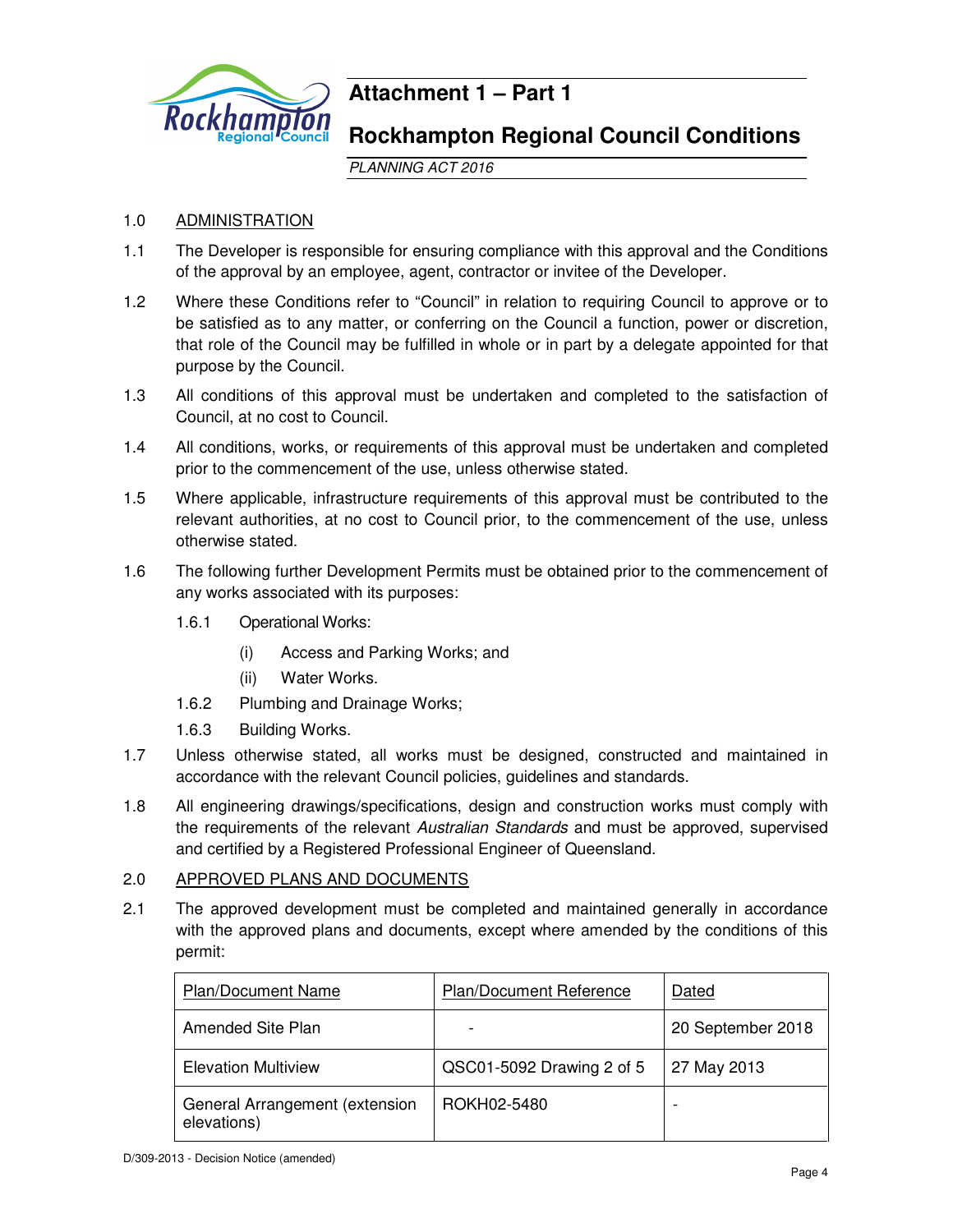- 2.2 Where there is any conflict between the conditions of this approval and the details shown on the approved plans and documents, the conditions of approval must prevail.
- 2.3 Where conditions require the above plans or documents to be amended, the revised document(s) must be submitted for approval by Council prior to the submission of a Development Application for Operational Works.

## 3.0 ACCESS AND PARKING WORKS

- 3.1 A Development Permit for Operational Works (access and parking works) must be obtained prior to the commencement of any access works on the site.
- 3.2 All works must be designed and constructed in accordance with the approved plans (refer to condition 2.1), Capricorn Municipal Development Guidelines, Australian Standard AS2890 "Off Street Car Parking" and the provisions of a Development Permit for Operational Works (access and parking works).
- 3.3 All access and parking areas must be sealed to Council's satisfaction.

## 4.0 SEWERAGE WORKS

- 4.1 The development must be connected to Council's reticulated sewerage network.
- 4.2 All works must be designed and constructed in accordance with the approved plans (refer to condition 2.1), Capricorn Municipal Development Guidelines, Water Supply (Safety and Reliability) Act, Plumbing and Drainage Act .
- 4.3 All works must be undertaken in accordance with Council's Building Over/Adjacent to Local Government Sewerage Infrastructure Policy and any amendments.
- 4.4 Sewer connections located within trafficable areas must be raised or lowered to suit the finished surface levels and must be provided with trafficable lids.
- 4.5 Any construction works proposed in the vicinity of Council's existing sewerage infrastructure must not adversely affect the integrity of the infrastructure. Any restoration works required on the existing sewerage infrastructure, caused by the construction of the proposed development, must be borne by the applicant.
- 4.6 A minimum of 1.2 metres between proposed building and existing sewerage main must be maintained to comply with Queensland Development Code, Mandatory Part 1.4 "Building over or near relevant infrastructure."

# 5.0 WATER WORKS

- 5.1 A Development Permit for Operational Works (water works) must be obtained prior to the commencement of any water works on the site.
- 5.2 The development must be connected to Council's reticulated water network. A new water connection point must be provided from water main located within the site.
- 5.3 All works must be designed and constructed in accordance with the approved plans (refer to condition 2.1), Capricorn Municipal Development Guidelines, Water Supply (Safety and Reliability) Act, Plumbing and Drainage Act and the provisions of a Development Permit for Operational Works (water works).
- 5.4 The existing water main must be upgraded, if necessary, to service the development.
- 5.5 The existing water main within the site must be relocated with appropriate clearance to the proposed shed.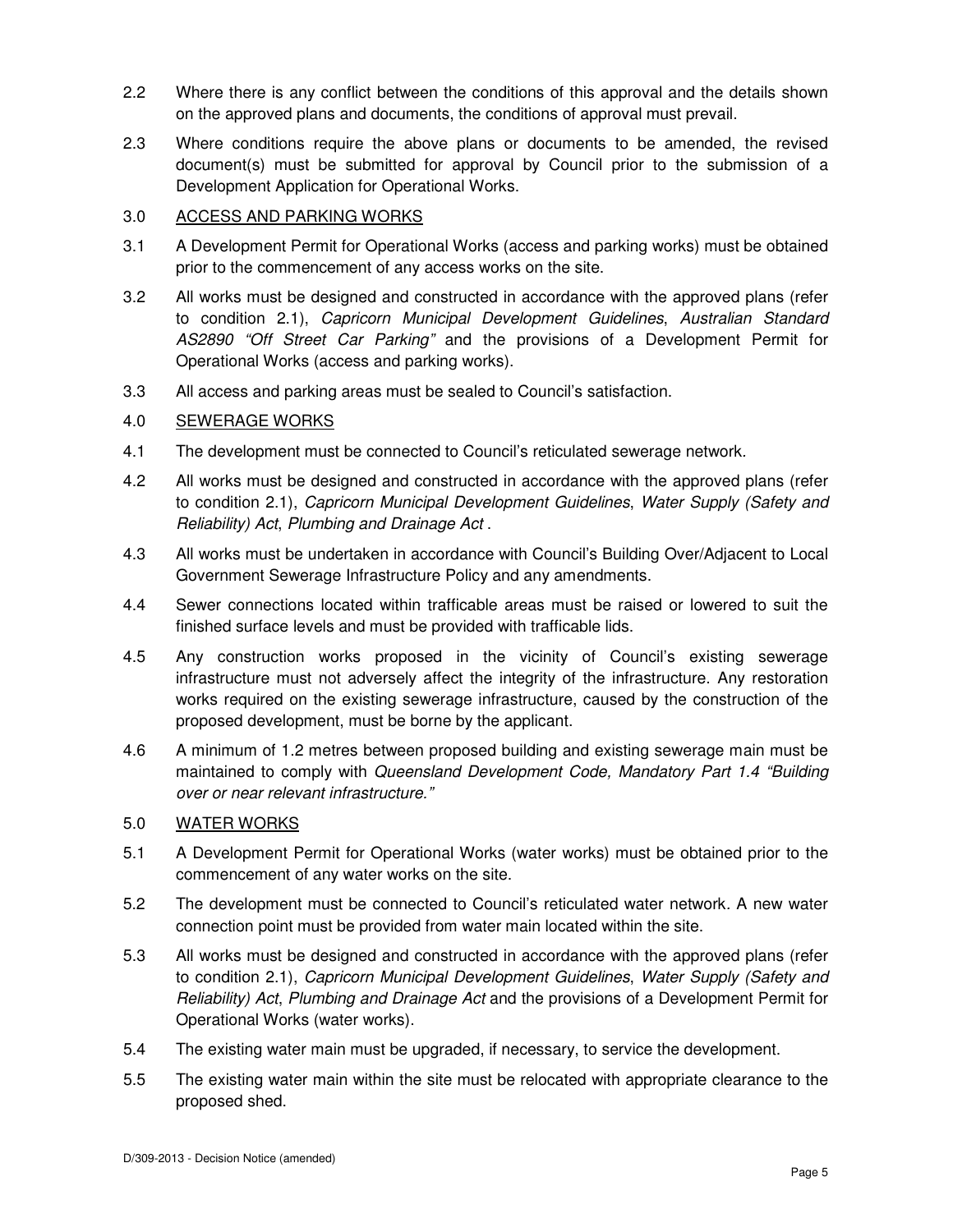- 5.6 Water meter boxes located within trafficable areas must be raised or lowered to suit the finished surface level and must be provided with heavy duty trafficable lids.
- 5.7 Any construction works proposed in the vicinity of Council's existing water supply infrastructure must not adversely affect the integrity of the infrastructure. Any restoration works required on the existing water supply infrastructure, caused by the construction of the proposed development, must be borne by the applicant.

## 6.0 PLUMBING AND DRAINAGE WORKS

6.1 All internal plumbing and sanitary drainage works must be in accordance with regulated work under the Plumbing and Drainage Act and Council's Plumbing and Drainage Policies.

## 7.0 ROOF AND ALLOTMENT DRAINAGE WORKS

- 7.1 All roof and allotment drainage must be in accordance with the requirements of the Queensland Urban Drainage Manual and the Capricorn Municipal Development Guidelines.
- 7.2 All roof and allotment drainage must be discharged such that it does not restrict, impair or change the natural flow of runoff water or cause a nuisance to adjoining properties or infrastructure.

#### 8.0 LANDSCAPING WORKS

- 8.1 Large trees must not be planted within one (1) metre of the centreline of any sewerage infrastructure. Small shrubs and groundcover are acceptable.
- 8.2 Landscaping, or any part thereof, upon reaching full maturity, must not:
	- (i) obstruct sight visibility zones as defined in the Austroads 'Guide to Traffic Engineering Practice' series of publications;
	- (ii) adversely affect any road lighting or public space lighting; or
	- (iii) adversely affect any Council infrastructure, or public utility plant.

#### 9.0 ELECTRICITY AND TELECOMMUNICATIONS

9.1 Underground electricity and telecommunication connections must be provided to the proposed development to the standards of the relevant authorities.

#### 10.0 ASSET MANAGEMENT

- 10.1 Any alteration necessary to electricity, telephone, water mains, sewerage mains, and/or public utility installations resulting from the development or in connection with the development, must be at full cost to the Developer.
- 10.2 Any damage to existing kerb and channel, pathway or roadway (including removal of concrete slurry from public land, pathway, roads, kerb and channel and stormwater gullies and drainage lines) which may occur during any works carried out in association with the approved development must be repaired. This must include the reinstatement of the existing traffic signs and pavement markings which may have been removed.

#### 11.0 OPERATING PROCEDURES

11.1 All construction materials, waste, waste skips, machinery and contractors' vehicles must be located and stored or parked within the site. No storage of materials, parking of construction machinery or contractors' vehicles will be permitted in Ian Besch Drive.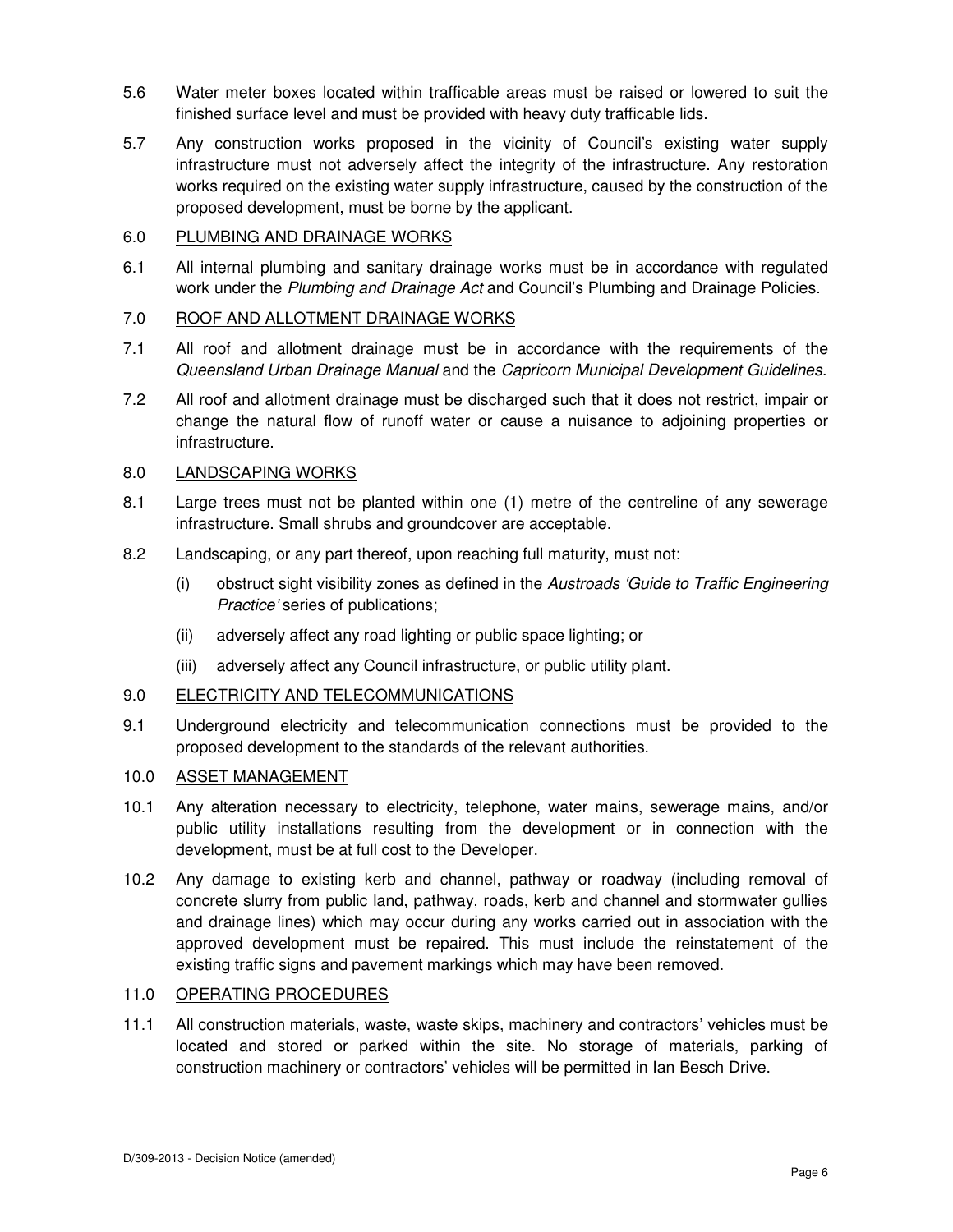# ADVISORY NOTES

## NOTE 1. Aboriginal Cultural Heritage

It is advised that under Section 23 of the Aboriginal Cultural Heritage Act 2003, a person who carries out an activity must take all reasonable and practicable measures to ensure the activity does not harm Aboriginal Cultural Heritage (the "cultural heritage duty of care"). Maximum penalties for breaching the duty of care are listed in the Aboriginal Cultural Heritage legislation. The information on Aboriginal Cultural Heritage is available on the Department of Aboriginal and Torres Strait Islander and Multicultural Affairs website www.datsima.qld.gov.au

#### NOTE 2. General Environmental Duty

General environmental duty under the *Environmental Protection Act* prohibits unlawful environmental nuisance caused by noise, aerosols, particles dust, ash, fumes, light, odour or smoke beyond the boundaries of the property during all stages of the development including earthworks, construction and operation.

## NOTE 3. General Safety Of Public During Construction

The Workplace Health and Safety Act and Manual of Uniform Traffic Control Devices must be complied with in carrying out any construction works, and to ensure safe traffic control and safe public access in respect of works being constructed on a road.

# NOTE 4. Works in Road Reserve Permit

It is advised that a Works in Road Reserve Permit (including a fee for the vehicle crossover and compliant with Standard Capricorn Municipal Development Guideline Drawings) may be accepted in place of the Development Permit for Operational Works (access works).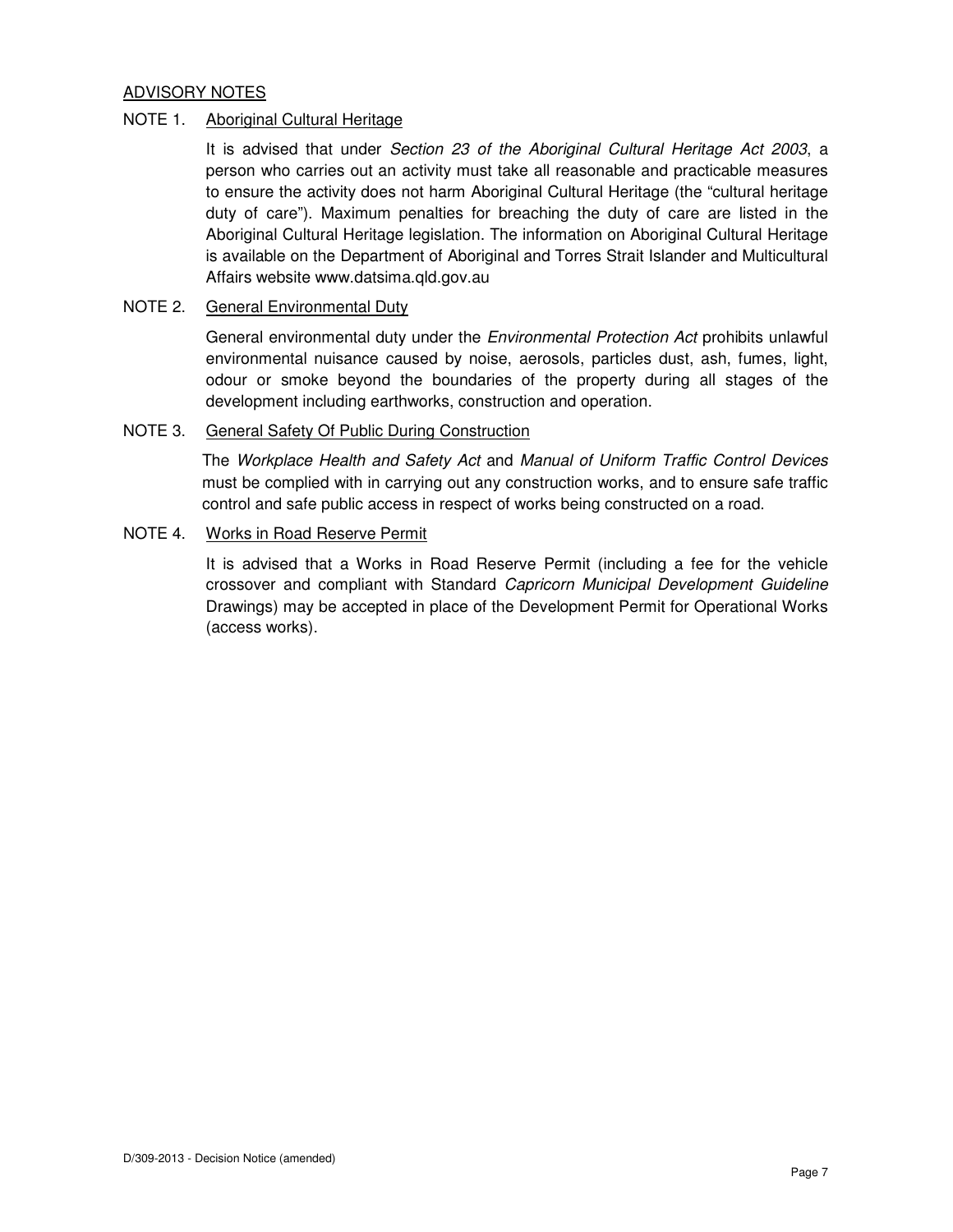

# **Attachment 2 - Appeal Rights**

PLANNING ACT 2016

The following is an extract from the Planning Act 2016 (Chapter 6)

#### **Appeal rights**

#### **229 Appeals to tribunal or P&E Court**

- (1) Schedule 1 states—
	- (a) matters that may be appealed to— (i) either a tribunal or the P&E Court; or (ii) only a tribunal; or
	- (iii) only the P&E Court; and
	- (b) the person—
		- (i) who may appeal a matter (the **appellant**); and (ii) who is a respondent in an appeal of the matter; and
	- (iii) who is a co-respondent in an appeal of the matter; and
	- (iv) who may elect to be a co-respondent in an appeal of the matter.
- (2) An appellant may start an appeal within the appeal period. (3) The **appeal period** is—
	- (a) for an appeal by a building advisory agency—10 business days after a decision notice for the decision is given to the agency or
	- (b) for an appeal against a deemed refusal—at any time after the deemed refusal happens; or
	- (c) for an appeal against a decision of the Minister, under chapter 7, part 4, to register premises or to renew the registration of premises—20 business days after a notice is published under section 269(3)(a) or (4); or
	- (d) for an appeal against an infrastructure charges notice— 20 business days after the infrastructure charges notice is given to the person; or
	- (e) for an appeal about a deemed approval of a development application for which a decision notice has not been given—30 business days after the applicant gives the deemed approval notice to the assessment manager; or
	- (f) for any other appeal—20 business days after a notice of the decision for the matter, including an enforcement notice, is given to the person.
	- Note—

See the P&E Court Act for the court's power to extend the appeal period.

- (4) Each respondent and co-respondent for an appeal may be heard in the appeal.
- (5) If an appeal is only about a referral agency's response, the assessment manager may apply to the tribunal or P&E Court to withdraw from the appeal.
- (6) To remove any doubt, it is declared that an appeal against an infrastructure charges notice must not be about—
	- (a) the adopted charge itself; or
	- (b) for a decision about an offset or refund—
		- (i) the establishment cost of trunk infrastructure identified in a LGIP; or
		- (ii) the cost of infrastructure decided using the method
	- included in the local government's charges resolution.

#### **230 Notice of appeal**

- (1) An appellant starts an appeal by lodging, with the registrar of the tribunal or P&E Court, a notice of appeal that— (a) is in the approved form; and
	- (b) succinctly states the grounds of the appeal.
- (2) The notice of appeal must be accompanied by the required fee.
- (3) The appellant or, for an appeal to a tribunal, the registrar must, within the service period, give a copy of the notice of appeal to-
	- (a) the respondent for the appeal; and
- (b) each co-respondent for the appeal; and
- (c) for an appeal about a development application under schedule 1, table 1, item 1—each principal submitter for the development application; and
- (d) for an appeal about a change application under schedule 1, table 1, item 2—each principal submitter for the change application; and
- (e) each person who may elect to become a co-respondent for the appeal, other than an eligible submitter who is not a principal submitter in an appeal under paragraph  $(c)$  or  $(d)$ ; and
- (f) for an appeal to the P&E Court—the chief executive; and
- (g) for an appeal to a tribunal under another Act—any other person who the registrar considers appropriate.
- (4) The **service period** is—
	- (a) if a submitter or advice agency started the appeal in the P&E Court—2 business days after the appeal is started; or
	- (b) otherwise—10 business days after the appeal is started.
- (5) A notice of appeal given to a person who may elect to be a co-respondent must state the effect of subsection
- (6) A person elects to be a co-respondent by filing a notice of election, in the approved form, within 10 business days after the notice of appeal is given to the person*.*

#### **231 Other appeals**

- (1) Subject to this chapter, schedule 1 and the P&E Court Act, unless the Supreme Court decides a decision or other matter under this Act is affected by jurisdictional error, the decision or matter is non-appealable.
- (2) The Judicial Review Act 1991, part 5 applies to the decision or matter to the extent it is affected by jurisdictional error.
- (3) A person who, but for subsection (1) could have made an application under the Judicial Review Act 1991 in relation to the decision or matter, may apply under part 4 of that Act for a statement of reasons in relation to the decision or matter.
- (4) In this section— **decision** includes—
	- (a) conduct engaged in for the purpose of making a decision; and
	- (b) other conduct that relates to the making of a decision; and
	- (c) the making of a decision or the failure to make a decision; and
	- (d) a purported decision; and
	- (e) a deemed refusal.

**non-appealable**, for a decision or matter, means the decision or matter—

- (a) is final and conclusive; and
- (b) may not be challenged, appealed against, reviewed, quashed, set aside or called into question in any other way under the Judicial Review Act 1991 or otherwise, whether by the Supreme Court, another court, a tribunal or another entity; and
- (c) is not subject to any declaratory, injunctive or other order of the Supreme Court, another court, a tribunal or another entity on any ground.

#### **232 Rules of the P&E Court**

- (1) A person who is appealing to the P&E Court must comply with the rules of the court that apply to the appeal.
- (2) However, the P&E Court may hear and decide an appeal even if the person has not complied with rules of the P&E Court.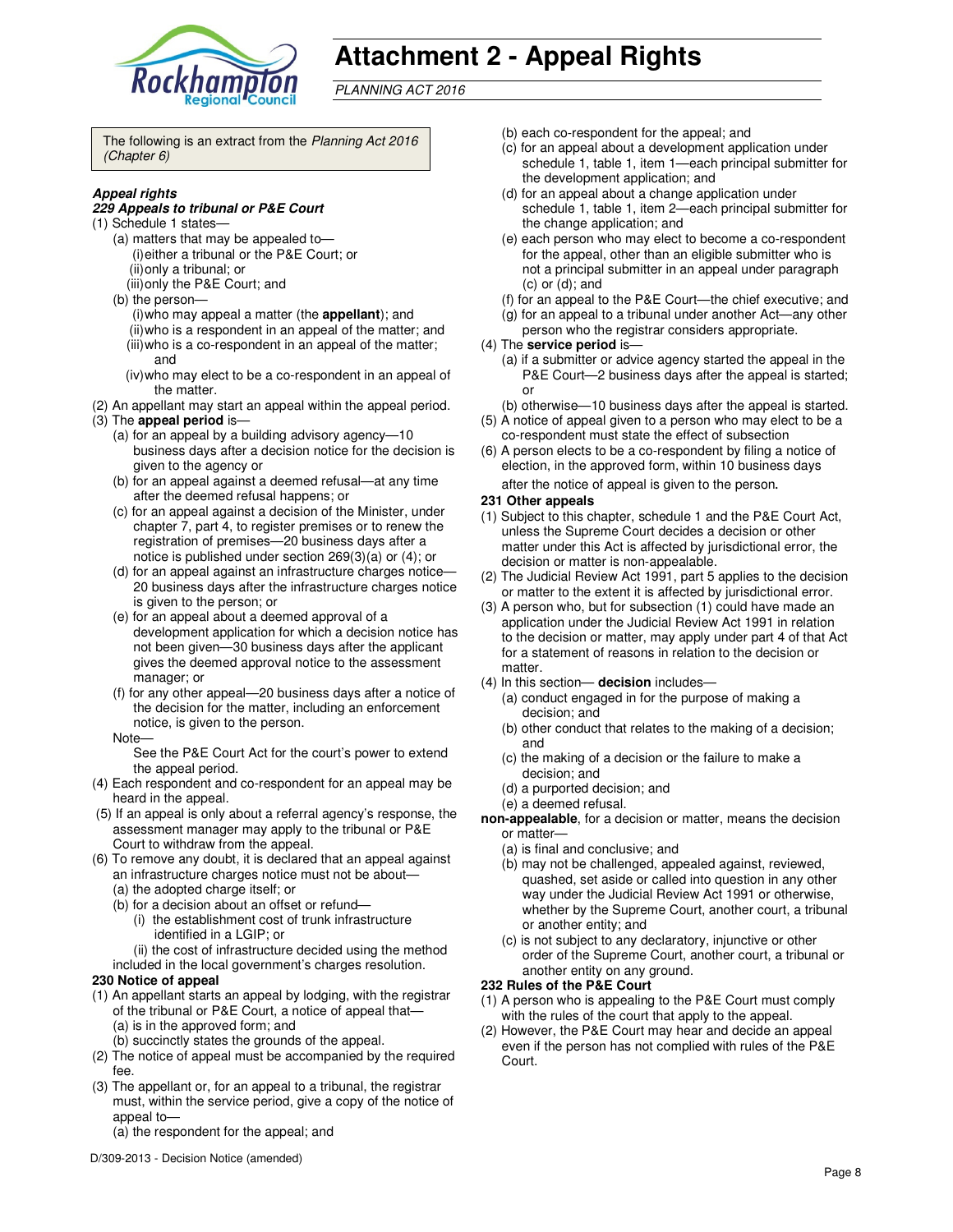

# **Appeal Rights**

PLANNING ACT 2016

# **Schedule 1**

#### **Appeals section 229 1 Appeal rights and parties to appeals**

- (1) Table 1 states the matters that may be appealed to—(a) the P&E court; or (b) a tribunal.
- (2) However, table 1 applies to a tribunal only if the matter involves—
	- (a) the refusal, or deemed refusal of a development application, for—
	- (i) a material change of use for a classified building; or
	- (ii) operational work associated with building work, a retaining wall, or a tennis court; or (b) a provision of a development approval for—
	- (i) a material change of use for a classified building; or
- (ii) operational work associated with building work, a retaining wall, or a tennis court; or
	- (c) if a development permit was applied for—the decision to give a preliminary approval for—
		- (i) a material change of use for a classified building; or
		- (ii) operational work associated with building work, a retaining wall, or a tennis court; or
	- (d) a development condition if—
		- (i) the development approval is only for a material change of use that involves the use of a building classified under the Building Code as a class 2 building; and
		- (ii) the building is, or is proposed to be, not more than 3 storeys; and
		- (iii) the proposed development is for not more than 60 sole-occupancy units; or
	- (e) a decision for, or a deemed refusal of, an extension application for a development approval that is only for a material change of use of a classified building; or
	- (f) a decision for, or a deemed refusal of, a change application for a development approval that is only for a material change of use of a classified building; or
	- (g) a matter under this Act, to the extent the matter relates to—
		- (i) the Building Act, other than a matter under that Act that may or must be decided by the Queensland Building and Construction Commission; or
		- (ii) the Plumbing and Drainage Act, part 4 or 5; or
	- (h) a decision to give an enforcement notice in relation to a matter under paragraphs (a) to (g); or
	- (i) a decision to give an infrastructure charges notice; or
	- (j) the refusal, or deemed refusal, of a conversion application; or
	- (k) a matter that, under another Act, may be appealed to the tribunal; or
	- (l) a matter prescribed by regulation.
- (3) Also, table 1 does not apply to a tribunal if the matter
- involves—
	- (a) for a matter in subsection  $(2)(a)$  to  $(d)$ 
		- (i) a development approval for which the development application required impact assessment; and
		- (ii) a development approval in relation to which the assessment manager received a properly made submission for the development application; or
	- (b) a provision of a development approval about the identification or inclusion, under a variation approval, of a matter for the development.
- (4) Table 2 states the matters that may be appealed only to the P&E Court.
- (5) Table 3 states the matters that may be appealed only to the tribunal.
- (6) In each table—
	- (a) column 1 states the appellant in the appeal; and
	- (b) column 2 states the respondent in the appeal; and
	- (c) column 3 states the co-respondent (if any) in the appeal; and
	- (d) column 4 states the co-respondents by election (if any) in the appeal.
- (7) If the chief executive receives a notice of appeal under section 230(3)(f), the chief executive may elect to be a corespondent in the appeal.

| Table 1<br>Appeals to the P&E Court and, for certain matters, to a tribunal                                                                                                                                                                                                                                                                    |                           |                                                              |                                                                                   |  |
|------------------------------------------------------------------------------------------------------------------------------------------------------------------------------------------------------------------------------------------------------------------------------------------------------------------------------------------------|---------------------------|--------------------------------------------------------------|-----------------------------------------------------------------------------------|--|
| 1. Development applications<br>An appeal may be made against-<br>(a) the refusal of all or part of the development application; or<br>(b) the deemed refusal of the development application; or<br>(c) a provision of the development approval; or<br>(d) if a development permit was applied for—the decision to give a preliminary approval. |                           |                                                              |                                                                                   |  |
| Column 1<br>Appellant                                                                                                                                                                                                                                                                                                                          | Column 2<br>Respondent    | Column 3<br>Co-respondent<br>$($ if any $)$                  | Column 4<br>Co-respondent by election<br>$($ if any $)$                           |  |
| The applicant                                                                                                                                                                                                                                                                                                                                  | The assessment<br>manager | If the appeal is about<br>a concurrence<br>agency's referral | 1 A concurrence agency that is<br>not a co-respondent<br>2 If a chosen Assessment |  |

response—the

manager is the respondent-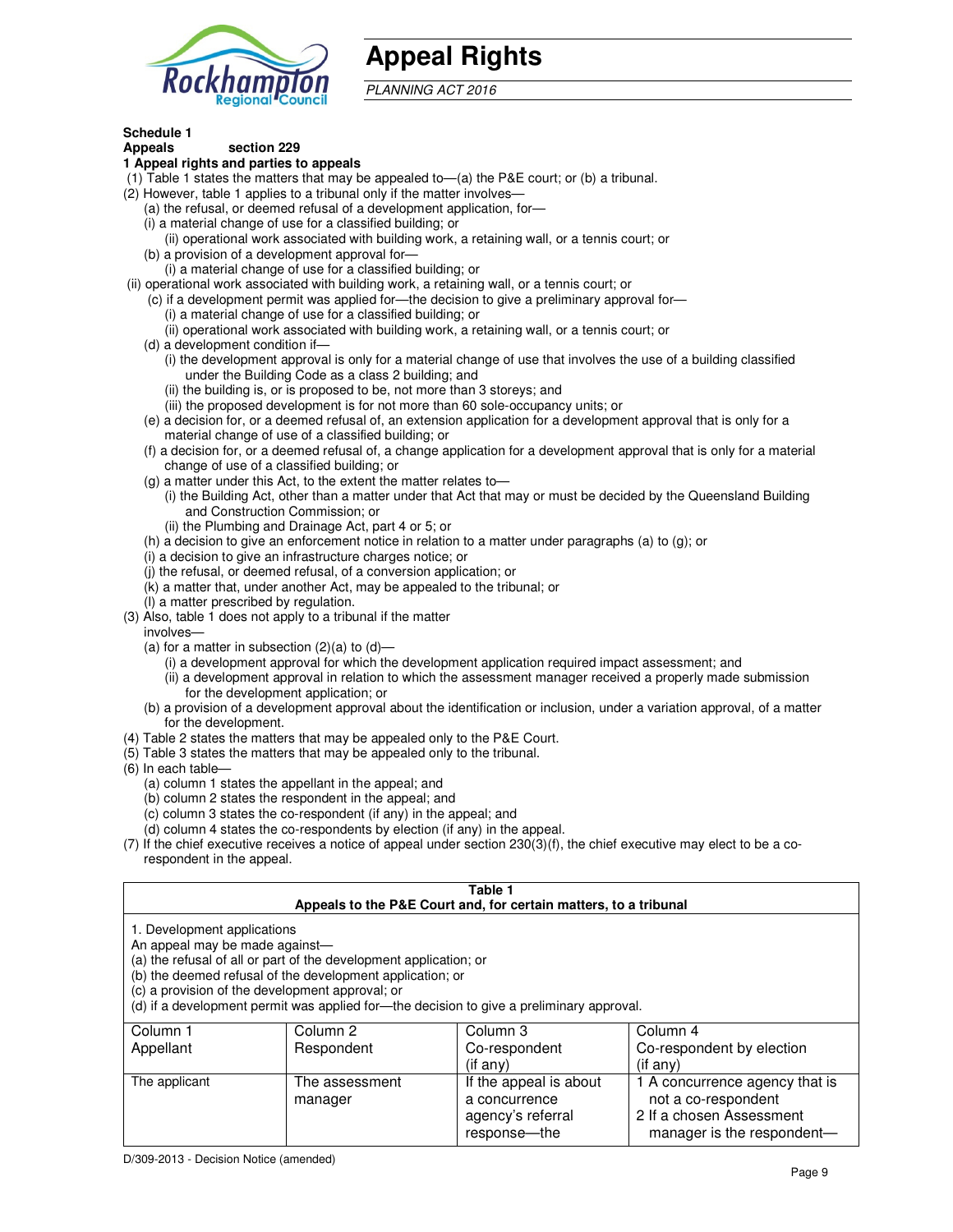| Table 1<br>Appeals to the P&E Court and, for certain matters, to a tribunal                                                                                                                                                                                                                                                                                                                                                                                                                                                                                                                                                                                                                                                                                                                                                                                                                                                                                       |                                   |                                                                 |                                                                                                                                                                                                                                                                                                                                                 |  |
|-------------------------------------------------------------------------------------------------------------------------------------------------------------------------------------------------------------------------------------------------------------------------------------------------------------------------------------------------------------------------------------------------------------------------------------------------------------------------------------------------------------------------------------------------------------------------------------------------------------------------------------------------------------------------------------------------------------------------------------------------------------------------------------------------------------------------------------------------------------------------------------------------------------------------------------------------------------------|-----------------------------------|-----------------------------------------------------------------|-------------------------------------------------------------------------------------------------------------------------------------------------------------------------------------------------------------------------------------------------------------------------------------------------------------------------------------------------|--|
|                                                                                                                                                                                                                                                                                                                                                                                                                                                                                                                                                                                                                                                                                                                                                                                                                                                                                                                                                                   |                                   | concurrence agency                                              | the prescribed assessment<br>manager<br>3 Any eligible advice agency for<br>the application<br>4 Any eligible submitter for the<br>application                                                                                                                                                                                                  |  |
| 2. Change applications<br>An appeal may be made against-<br>(a) a responsible entity's decision for a change application, other than a decision made by the P&E court; or<br>(b) a deemed refusal of a change application.                                                                                                                                                                                                                                                                                                                                                                                                                                                                                                                                                                                                                                                                                                                                        |                                   |                                                                 |                                                                                                                                                                                                                                                                                                                                                 |  |
| Column 1<br>Appellant                                                                                                                                                                                                                                                                                                                                                                                                                                                                                                                                                                                                                                                                                                                                                                                                                                                                                                                                             | Column <sub>2</sub><br>Respondent | Column <sub>3</sub><br>Co-respondent<br>(if any)                | Column 4<br>Co-respondent by election<br>(if any)                                                                                                                                                                                                                                                                                               |  |
| 1 The applicant<br>2 If the responsible<br>entity is the<br>assessment<br>manager-an<br>affected entity that<br>gave a pre-request<br>notice or response<br>notice                                                                                                                                                                                                                                                                                                                                                                                                                                                                                                                                                                                                                                                                                                                                                                                                | The responsible<br>entity         | If an affected entity<br>starts the appeal-the<br>applicant     | 1 A concurrence agency for the<br>development application<br>2 If a chosen assessment<br>manager is the respondent-<br>the prescribed assessment<br>manager<br>3 A private certifier for the<br>development application<br>4 Any eligible advice agency for<br>the change application<br>5 Any eligible submitter for the<br>change application |  |
| 3. Extension applications<br>An appeal may be made against-<br>(a) the assessment manager's decision about an extension application; or<br>(b) a deemed refusal of an extension application.                                                                                                                                                                                                                                                                                                                                                                                                                                                                                                                                                                                                                                                                                                                                                                      |                                   |                                                                 |                                                                                                                                                                                                                                                                                                                                                 |  |
| Column 1<br>Appellant                                                                                                                                                                                                                                                                                                                                                                                                                                                                                                                                                                                                                                                                                                                                                                                                                                                                                                                                             | Column <sub>2</sub><br>Respondent | Column 3<br>Co-respondent<br>(if any)                           | Column 4<br>Co-respondent by election<br>(if any)                                                                                                                                                                                                                                                                                               |  |
| 1 The applicant<br>1.<br>For a matter other<br>2<br>than a deemed<br>refusal of an<br>extension<br>application $-$ a<br>concurrence<br>agency, other than<br>the chief executive,<br>for the application                                                                                                                                                                                                                                                                                                                                                                                                                                                                                                                                                                                                                                                                                                                                                          | The assessment<br>manager         | If a concurrence<br>agency starts the<br>appeal - the applicant | If a chosen assessment<br>manager is the respondent - the<br>prescribed assessment manager                                                                                                                                                                                                                                                      |  |
| 4. Infrastructure charges notices<br>An appeal may be made against an infrastructure charges notice on 1 or more of the following grounds<br>a) The notice involved an error relating to $-$<br>(i) The application of the relevant adopted charge; or<br>Examples of errors in applying an adopted charge -<br>The incorrect application of gross floor area for a non-residential development<br>Applying an incorrect 'use category', under a regulation, to the development<br>The working out of extra demands, for section 120; or<br>(i)<br>An offset or refund; or<br>(ii)<br>b) The was no decision about an offset or refund; or<br>c) If the infrastructure charges notice states a refund will be given - the timing for giving the refund; or<br>d) The amount of the charge is so unreasonable that no reasonable relevant local government could have<br>imposed the amount.<br>Column 1<br>Column <sub>2</sub><br>Column <sub>3</sub><br>Column 4 |                                   |                                                                 |                                                                                                                                                                                                                                                                                                                                                 |  |
| Appellant                                                                                                                                                                                                                                                                                                                                                                                                                                                                                                                                                                                                                                                                                                                                                                                                                                                                                                                                                         | Respondent                        | Co-respondent                                                   | Co-respondent by election                                                                                                                                                                                                                                                                                                                       |  |

D/309-2013 - Decision Notice (amended)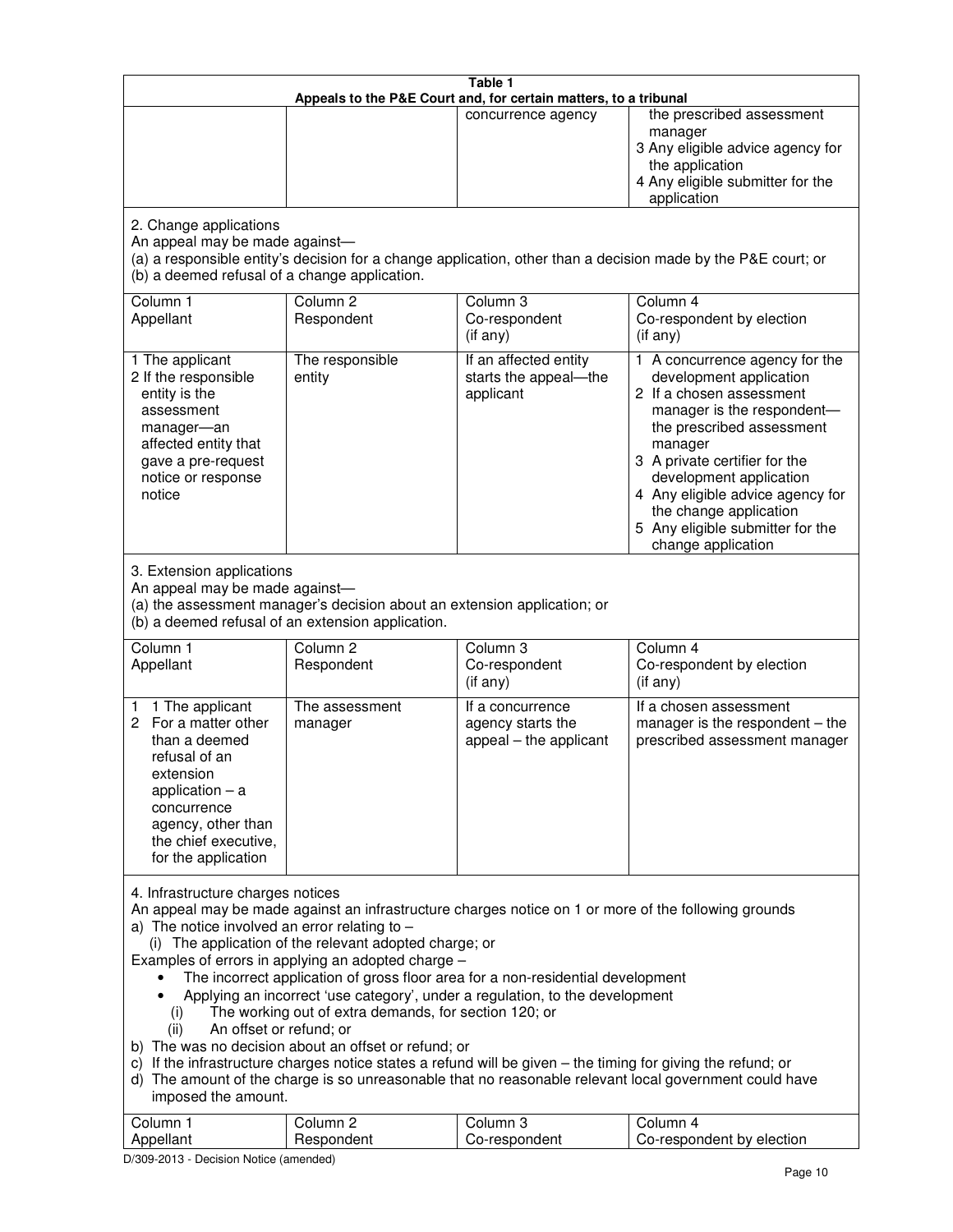| Table 1<br>Appeals to the P&E Court and, for certain matters, to a tribunal                                                                                                                                                                                                                                                                     |                                                                                                                            |                                                                                                                         |                                                                                                                                                                            |  |
|-------------------------------------------------------------------------------------------------------------------------------------------------------------------------------------------------------------------------------------------------------------------------------------------------------------------------------------------------|----------------------------------------------------------------------------------------------------------------------------|-------------------------------------------------------------------------------------------------------------------------|----------------------------------------------------------------------------------------------------------------------------------------------------------------------------|--|
|                                                                                                                                                                                                                                                                                                                                                 |                                                                                                                            | (if any)                                                                                                                | (if any)                                                                                                                                                                   |  |
| The person given the<br>Infrastructure charges<br>notice                                                                                                                                                                                                                                                                                        | The local government<br>that gave the<br>infrastructure charges<br>notice                                                  |                                                                                                                         |                                                                                                                                                                            |  |
| 5. Conversion applications<br>An appeal may be made against-<br>(a) the refusal of a conversion application; or<br>(b) a deemed refusal of a conversion application.                                                                                                                                                                            |                                                                                                                            |                                                                                                                         |                                                                                                                                                                            |  |
| Column 1<br>Appellant                                                                                                                                                                                                                                                                                                                           | Column <sub>2</sub><br>Respondent                                                                                          | Column 3<br>Co-respondent<br>(if any)                                                                                   | Column 4<br>Co-respondent by election<br>(if any)                                                                                                                          |  |
| The applicant                                                                                                                                                                                                                                                                                                                                   | The local government<br>to which the conversion<br>application was made                                                    |                                                                                                                         |                                                                                                                                                                            |  |
| 6. Enforcement notices                                                                                                                                                                                                                                                                                                                          | An appeal may be made against the decision to give an enforcement notice.                                                  |                                                                                                                         |                                                                                                                                                                            |  |
| Column 1<br>Appellant                                                                                                                                                                                                                                                                                                                           | Column <sub>2</sub><br>Respondent                                                                                          | Column <sub>3</sub><br>Co-respondent<br>(if any)                                                                        | Column 4<br>Co-respondent by election<br>(if any)                                                                                                                          |  |
| The person given the<br>enforcement notice                                                                                                                                                                                                                                                                                                      | The enforcement<br>authority                                                                                               |                                                                                                                         | If the enforcement authority is<br>not the local government for<br>the premises in relation to which<br>the offence is alleged to have<br>happened-the local<br>government |  |
|                                                                                                                                                                                                                                                                                                                                                 |                                                                                                                            | Table 2<br>Appeals to the P&E Court only                                                                                |                                                                                                                                                                            |  |
| 1. Appeals from tribunal<br>An appeal may be made against a decision of a tribunal, other than a decision under<br>section 252, on the ground of-<br>(a) an error or mistake in law on the part of the tribunal; or<br>(b) jurisdictional error.                                                                                                |                                                                                                                            |                                                                                                                         |                                                                                                                                                                            |  |
| Column 1<br>Appellant                                                                                                                                                                                                                                                                                                                           | Column 2<br>Respondent                                                                                                     | Column 3<br>Co-respondent<br>(if any)                                                                                   | Column 4<br>Co-respondent by election<br>(i f any)                                                                                                                         |  |
| A party to the<br>proceedings for the<br>decision                                                                                                                                                                                                                                                                                               | The other party to the<br>proceedings for the<br>decision                                                                  |                                                                                                                         |                                                                                                                                                                            |  |
| 2. Eligible submitter appeals<br>An appeal may be made against the decision to give a development approval, or an approval for a change<br>application, to the extent that the decision relates to-<br>(a) any part of the development application for the development approval that required impact assessment; or<br>(b) a variation request. |                                                                                                                            |                                                                                                                         |                                                                                                                                                                            |  |
| Column 1<br>Appellant                                                                                                                                                                                                                                                                                                                           | Column <sub>2</sub><br>Respondent                                                                                          | Column 3<br>Co-respondent<br>(if any)                                                                                   | Column 4<br>Co-respondent by election<br>(if any)                                                                                                                          |  |
| 1 For a development<br>application-an<br>eligible submitter for<br>the development<br>application<br>2 For a change<br>application-an                                                                                                                                                                                                           | 1 For a development<br>application-the<br>assessment<br>manager<br>2 For a change<br>application-the<br>responsible entity | 1 The applicant<br>2 If the appeal is about<br>a concurrence<br>agency's referral<br>response-the<br>concurrence agency | Another eligible<br>submitter for the<br>application                                                                                                                       |  |

D/309-2013 - Decision Notice (amended)

eligible submitter for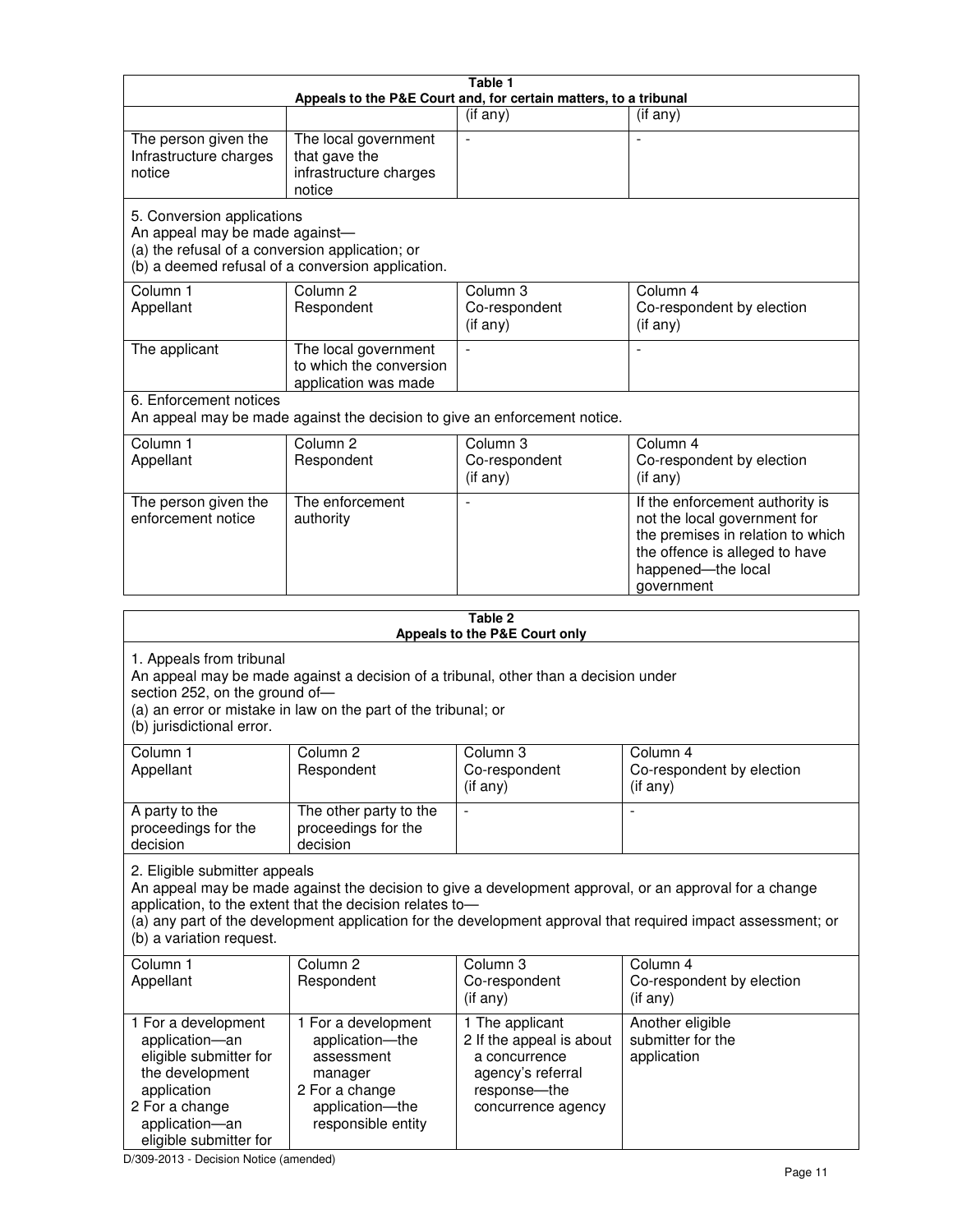| Table 2<br>Appeals to the P&E Court only                                                                                                                                                                                                                                                                                                                                                                           |                                                                                                                            |                                                                                                                         |                                                                                        |  |
|--------------------------------------------------------------------------------------------------------------------------------------------------------------------------------------------------------------------------------------------------------------------------------------------------------------------------------------------------------------------------------------------------------------------|----------------------------------------------------------------------------------------------------------------------------|-------------------------------------------------------------------------------------------------------------------------|----------------------------------------------------------------------------------------|--|
| the change<br>application                                                                                                                                                                                                                                                                                                                                                                                          |                                                                                                                            |                                                                                                                         |                                                                                        |  |
| 3. Eligible submitter and eligible advice agency appeals<br>An appeal may be made against a provision of a development approval, or failure to<br>include a provision in the development approval, to the extent the matter relates to-<br>(a) any part of the development application or the change application, for the development approval, that<br>required impact assessment; or<br>(b) a variation request. |                                                                                                                            |                                                                                                                         |                                                                                        |  |
| Column 1<br>Appellant                                                                                                                                                                                                                                                                                                                                                                                              | Column <sub>2</sub><br>Respondent                                                                                          | Column 3<br>Co-respondent<br>(if any)                                                                                   | Column 4<br>Co-respondent by election<br>(if any)                                      |  |
| 1 For a development<br>application-an<br>eligible submitter for<br>the development<br>application<br>2 For a change<br>application-an<br>eligible submitter for<br>the change<br>application<br>3 An eligible advice<br>agency for the<br>development<br>application or change<br>application                                                                                                                      | 1 For a development<br>application-the<br>assessment<br>manager<br>2 For a change<br>application-the<br>responsible entity | 1 The applicant<br>2 If the appeal is about<br>a concurrence<br>agency's referral<br>response-the<br>concurrence agency | Another eligible submitter for the<br>application                                      |  |
| 4. Compensation claims<br>An appeal may be made against-<br>(a) a decision under section 32 about a compensation claim; or<br>(b) a decision under section 265 about a claim for compensation; or<br>(c) a deemed refusal of a claim under paragraph (a) or (b).                                                                                                                                                   |                                                                                                                            |                                                                                                                         |                                                                                        |  |
| Column <sub>1</sub><br>Appellant                                                                                                                                                                                                                                                                                                                                                                                   | Column <sub>2</sub><br>Respondent                                                                                          | Column 3<br>Co-respondent<br>(if any)                                                                                   | Column 4<br>Co-respondent by election<br>(if any)                                      |  |
| A person dissatisfied<br>with the decision                                                                                                                                                                                                                                                                                                                                                                         | The local<br>government to which<br>the claim was made                                                                     |                                                                                                                         |                                                                                        |  |
| 5. Registered premises<br>An appeal may be made against a decision of the Minister under chapter 7, part 4.                                                                                                                                                                                                                                                                                                        |                                                                                                                            |                                                                                                                         |                                                                                        |  |
| Column 1<br>Appellant                                                                                                                                                                                                                                                                                                                                                                                              | Column <sub>2</sub><br>Respondent                                                                                          | Column <sub>3</sub><br>Co-respondent<br>(if any)                                                                        | Column 4<br>Co-respondent by election<br>(i f any)                                     |  |
| 1 A person given a<br>decision notice about<br>the decision<br>2 If the decision is to<br>register premises or<br>renew the<br>registration of<br>premises-an owner<br>or occupier of<br>premises in the<br>affected area for the<br>registered premises<br>who is dissatisfied<br>with the decision                                                                                                               | The Minister                                                                                                               | L,                                                                                                                      | If an owner or occupier starts the<br>appeal – the owner of the<br>registered premises |  |